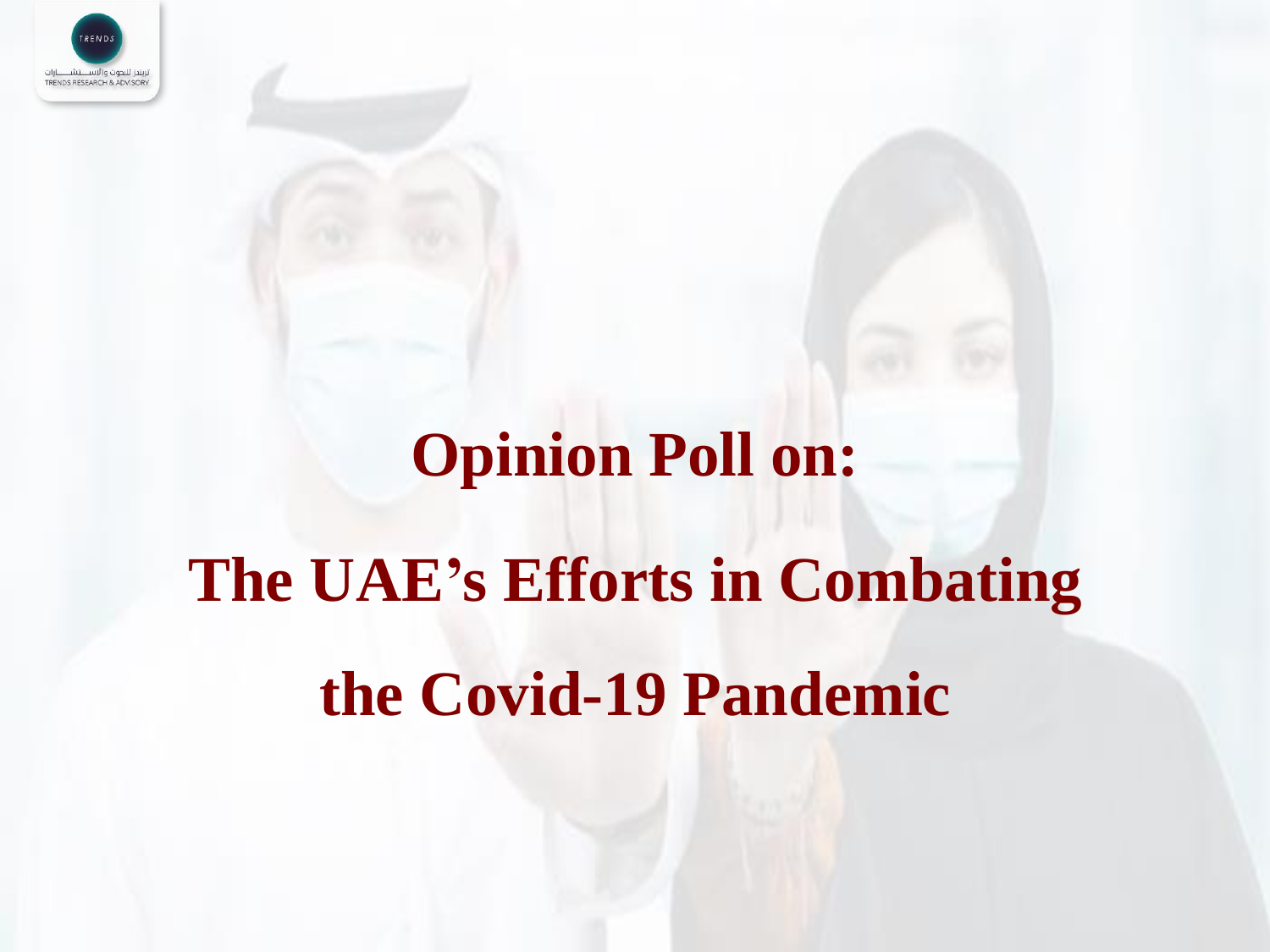

### **Executive Summary**

- □ 50 percent of the respondents were females and 50 percent were males.
- $\Box$  Respondents from foreign nationalities constituted 91 percent, while the Emiratis made up 9%.
- The age group 40-49 amounted to 41 percent of total respondents, followed by the age group 30-39 (35 percent), age group 50 and above (16 percent), and finally the age group 18-29 (8 percent).
- 84 percent of the respondents were from the emirates of Abu Dhabi (43 percent) and Dubai (41 percent).
- □ 75 percent of the respondents said the precautionary measures taken by the UAE to limit the spread of the Covid-19 were very effective.
- □ The respondents rated the *performance* of national sectors in dealing with the Covid-19 pandemic as follows:
	- ❑ Health sector: excellent (78 percent), good (19 percent).
	- □ Economic sector: excellent (52 percent), good (36 percent).
	- ❑ National Emergency and Crisis Management Authority: excellent (74 percent), good (21 percent).
	- □ Police and security sector: excellent (76 percent), good (21 percent).
	- ❑ Education sector: excellent (49 percent), good (36 percent).
	- ❑ All sectors in general: excellent (84 percent), good (14 percent).
- □ 95 percent of the respondents have received Covid-19 vaccine.
- ❑ 64 percent believed in the efficacy of the vaccines, with 33 percent saying they were effective to some extent and 3% saying they were ineffective.
- ❑ 64 percent were supportive of the emergency use of the Covid-19 vaccine (Sinopharm) for children aged 3-17, as approved by the Ministry of Health and Prevention.
- ❑ 52 percent of the respondents have vaccinated their family members aged 3-17, and 37% of them said they would do that in the future.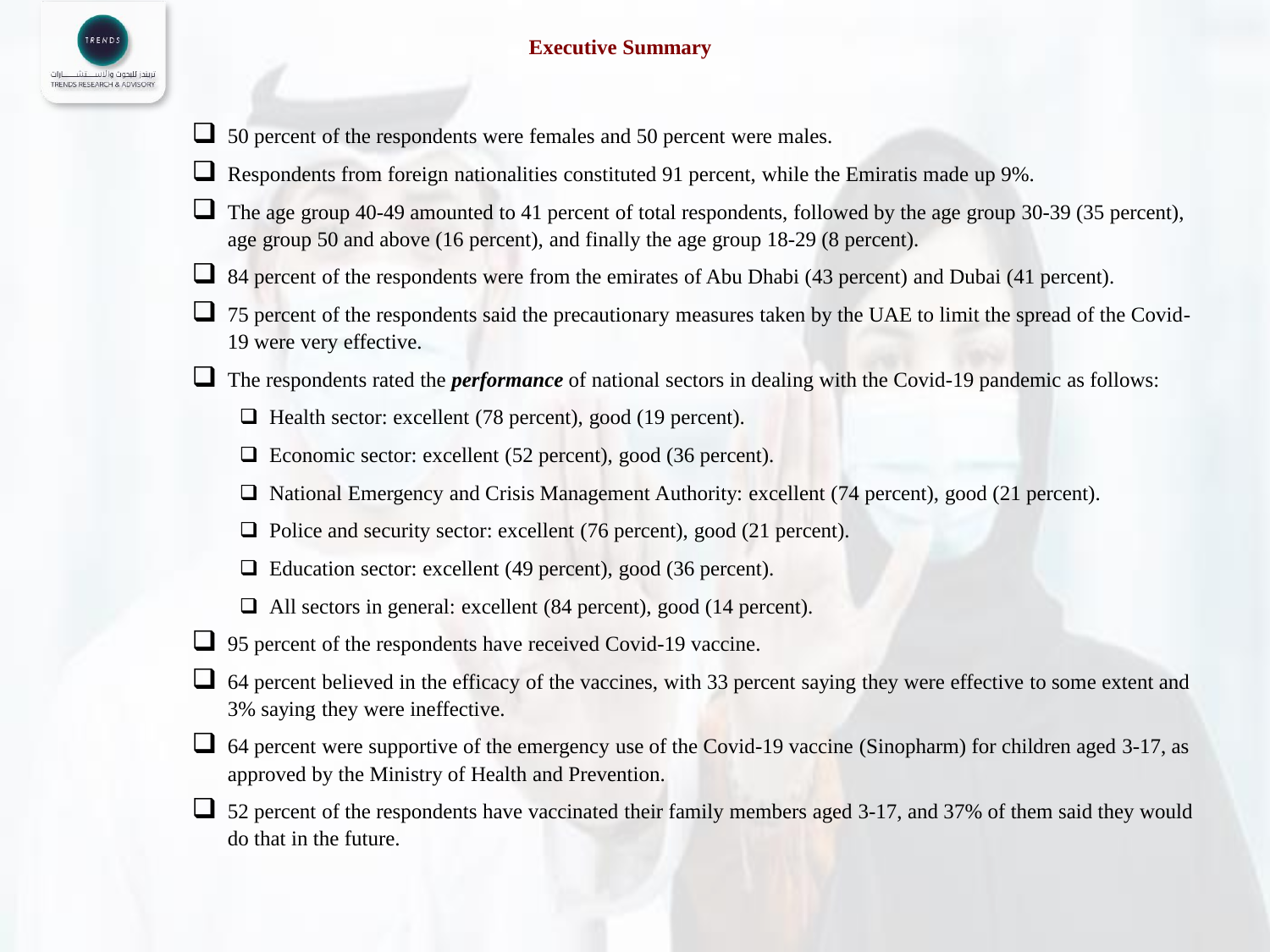

#### **Introduction**

As part of its opinion polls series, TRENDS Research & Advisory conducted a poll on "**the UAE's Efforts in Combating the Covid-19 Pandemic**" to explore the opinions of the Emiratis and expatriates in the UAE about the measures taken in this regard, as well as the vaccines provided by the country, and to explore their views about the vaccination of children against covid-19.

Supervised by the Global Barometer Department at TRENDS, the poll came within the framework of a memorandum of understanding and cooperation signed recently between 'TRENDS Research and Advisory' and 'Al-Imarat Al-Yawm' newspaper with the aim of reinforcing partnership and cooperation between TRENDS and other national and international research centers and media institutions. The poll included a number of questions designed to measure the efforts the UAE's efforts in combating the Covid-19 pandemic. It posed a question about the effectiveness of the precautionary measures taken by the UAE government to limit the spread of the Covid-19 pandemic. The poll also explored how the respondents rate the performance of national sectors in dealing with the Covid-19 pandemic, the percentage of them who have received the vaccine and to extent they believe in the efficacy of the Covid-19 vaccines in general.

The respondents were also asked about whether they support the emergency use of the Covid-19 vaccine (Sinopharm) for children aged 3-17, as approved by the Ministry of Health and Prevention.

A total of 521 Emiratis and expatriates from different emirates of the UAE participated in the poll.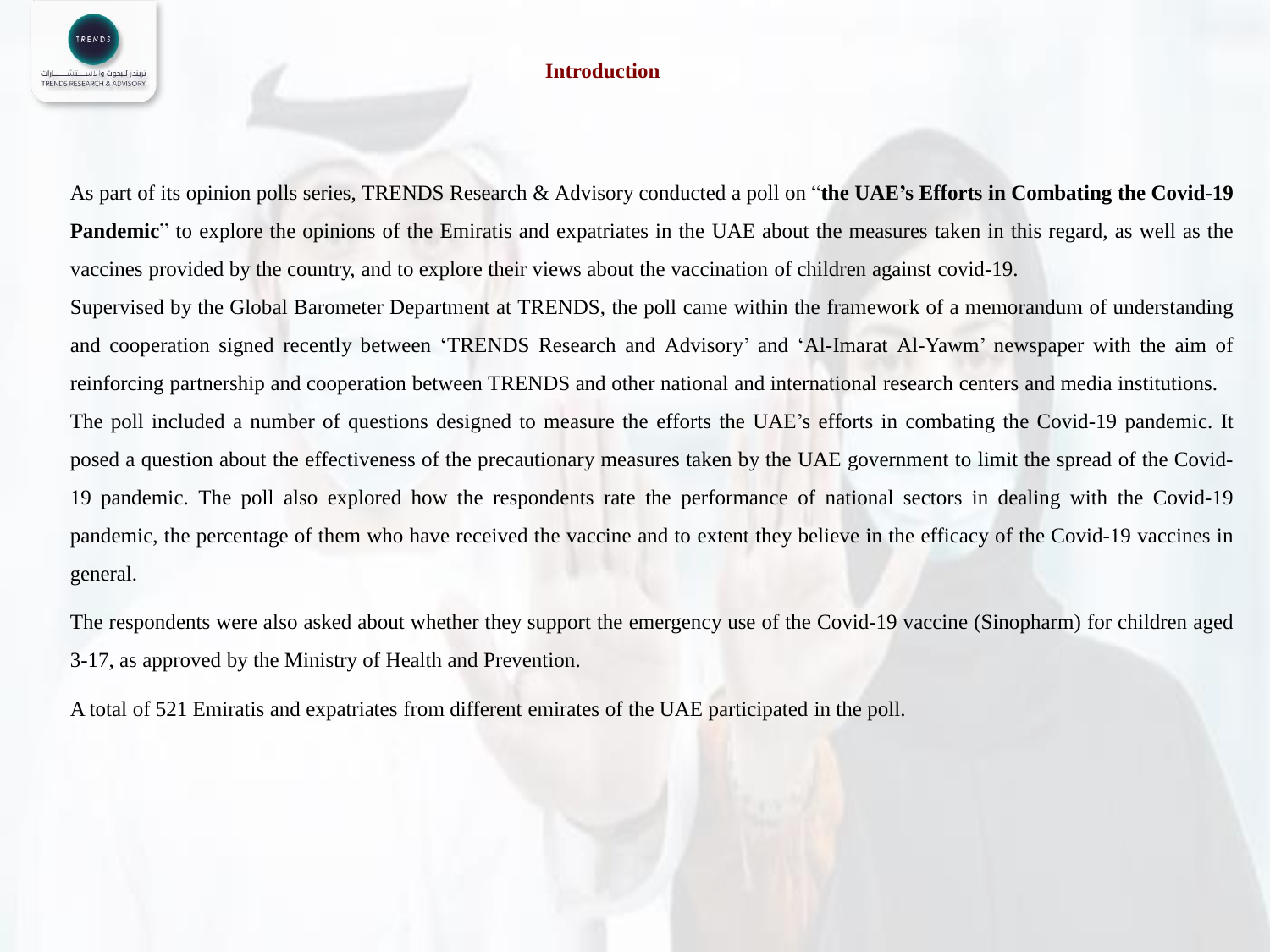

## **Objective of the Poll**

- ❑ To know the effectiveness of the precautionary measures taken by the UAE government to limit the spread of the "Covid-19" pandemic.
- □ To gauge the performance of national sectors in dealing with the Covid-19 pandemic.
- □ To know the percentage of those who have received Covi-19 vaccine.
- ❑ To understand the extent to which the community members believe in the effectiveness of the Covid-19 vaccines in general.
- □ To know the extent of support for the emergency use of the Covid-19 vaccine (Sinopharm) for children aged 3-17 as approved by the Ministry of Health and Prevention.
- □ To determine the percentage of those who have vaccinated their family members aged 3-17.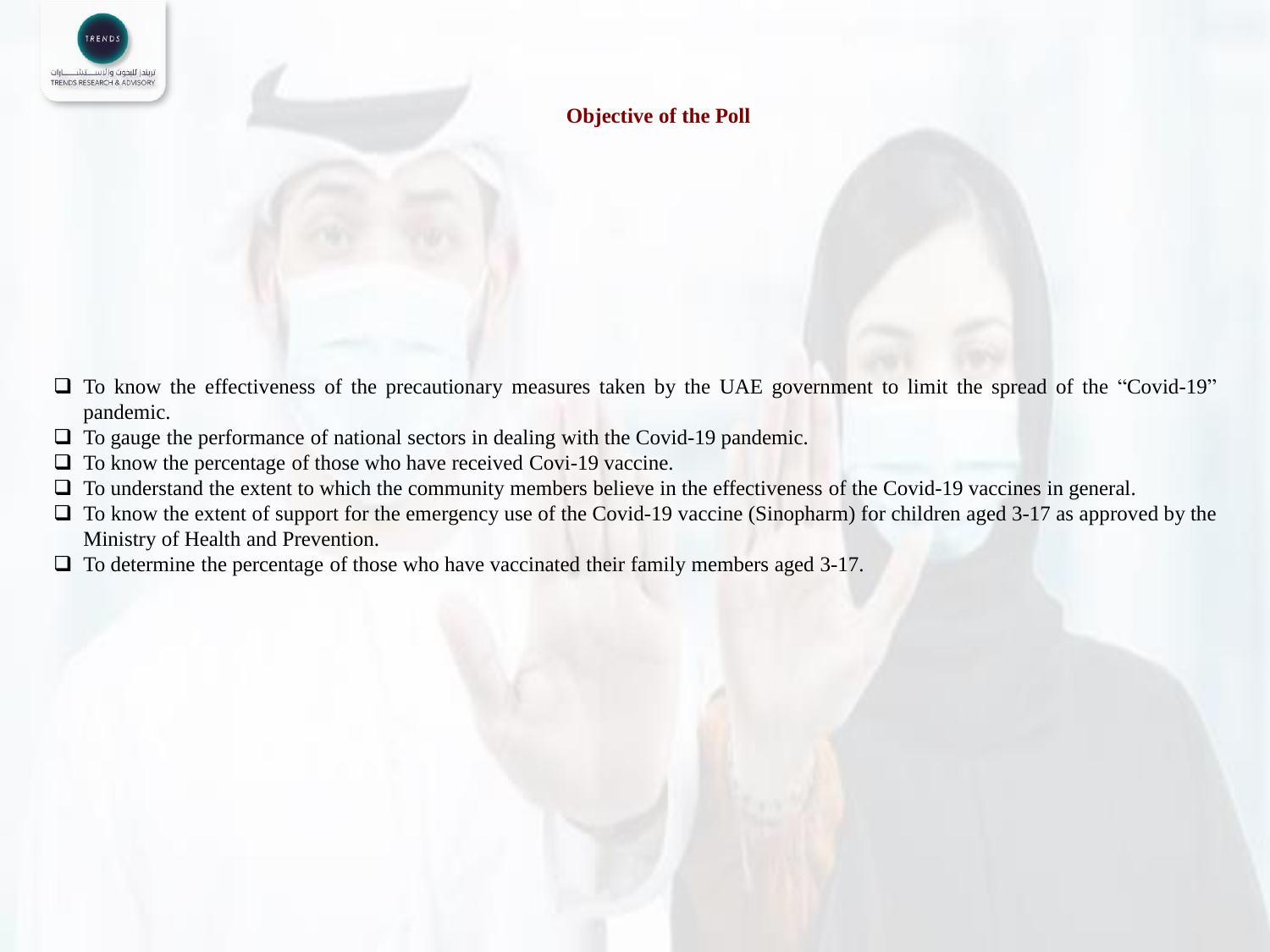

#### **Methodology**



#### **Characteristics of the Sample**

The sample consists of Emiratis and expatriates in the UAE.



#### **Questionnaire Format**

An electronic questionnaire was designed for the purpose of this poll.



Owing to the difficulty of reaching the target audience, snowball sampling method was used. A questionnaire link was sent to people whose data are available at the TRENDS Research & Advisory. We requested them to share the link with other people fitting the characteristics of the intended sample in the UAE. The sample size was 521 individuals.



## **Data Analysis**

SPSS and Excel statistical programs were used to process and analyze the data, extract tables and graphs, and prepare the statistical report.



**Duration of the Poll**

The data were collected over two weeks.

## **Data Collection**

The electronic data collection method was used whereby the questionnaire was posted on the TRENDS website.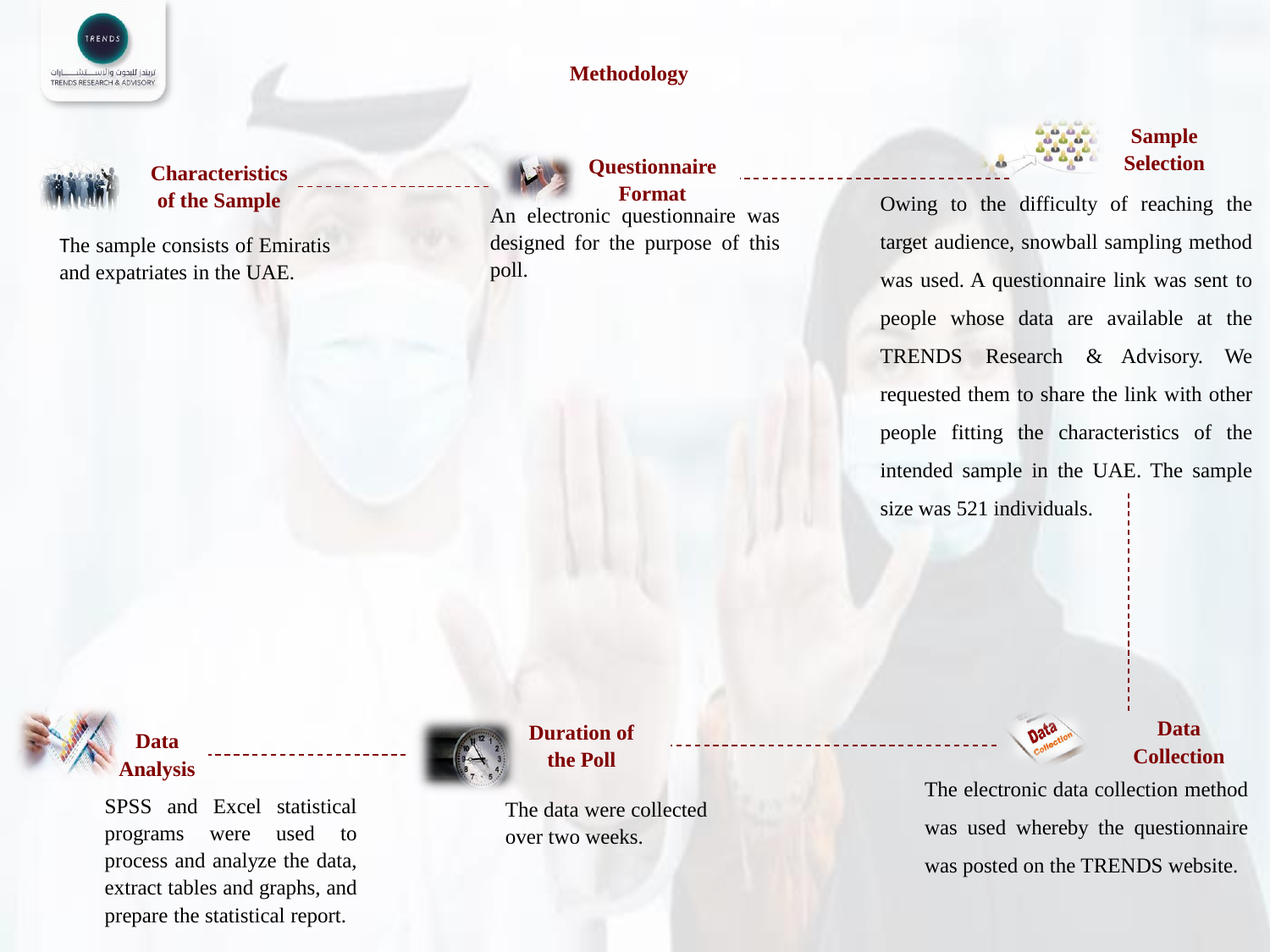

## **Sample Distribution**



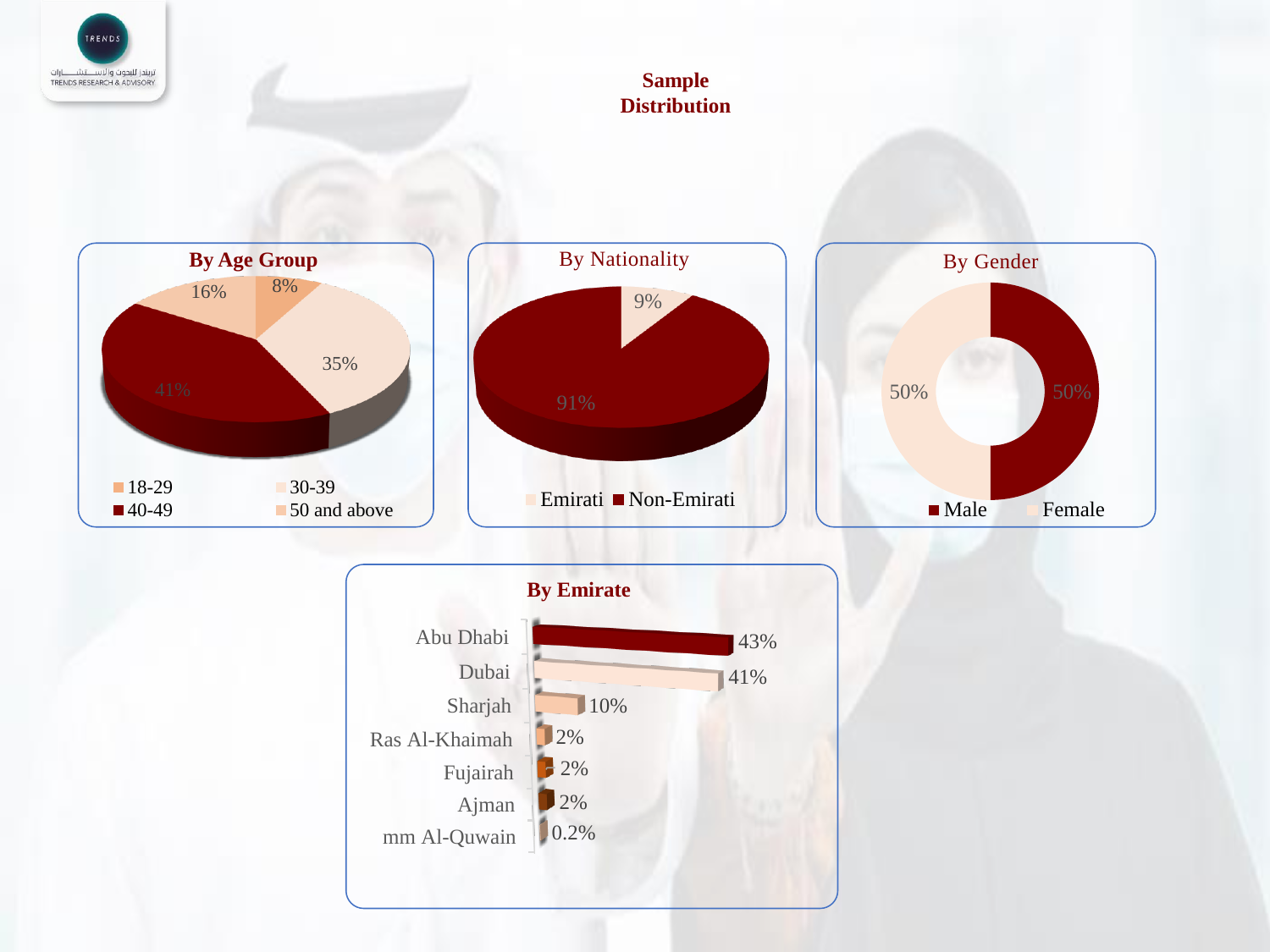

# **The effectiveness of the precautionary measures taken by the UAE government to limit the spread of the "Covid-19" pandemic**

78 percent of males said the precautionary measures taken by the UAE to limit the spread of the Covid-19 pandemic, compared to 75 percent of females



Nine out of ten individuals believed that the precautionary measures taken by the UAE to limit the spread of Covid-19 pandemic were effective

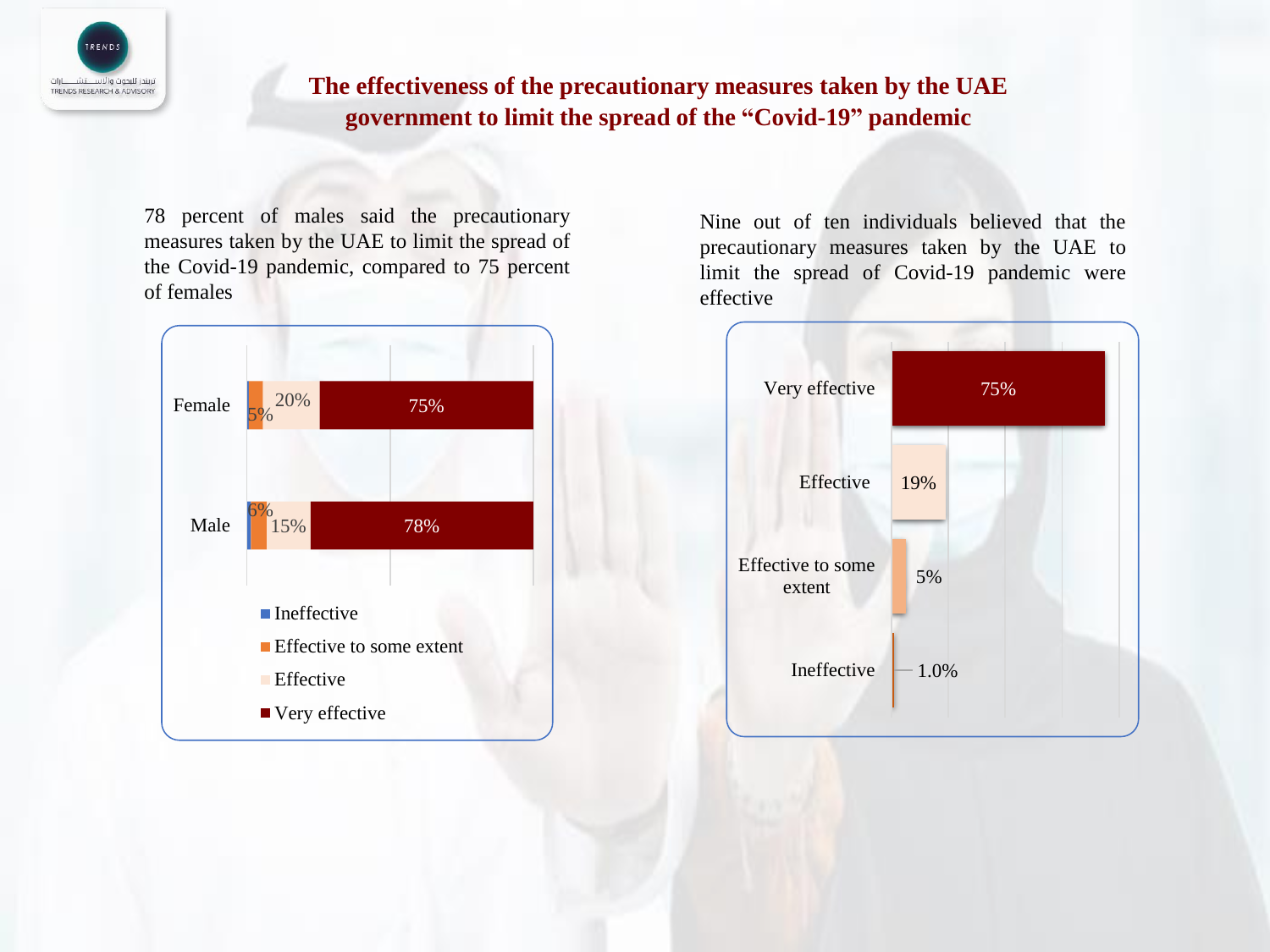

83 percent of the age group 50 and above believed in the effectiveness of the precautionary measures taken by the UAE to limit the spread of the Covid-19 pandemic

Almost all the respondents said the precautionary measures were very effective



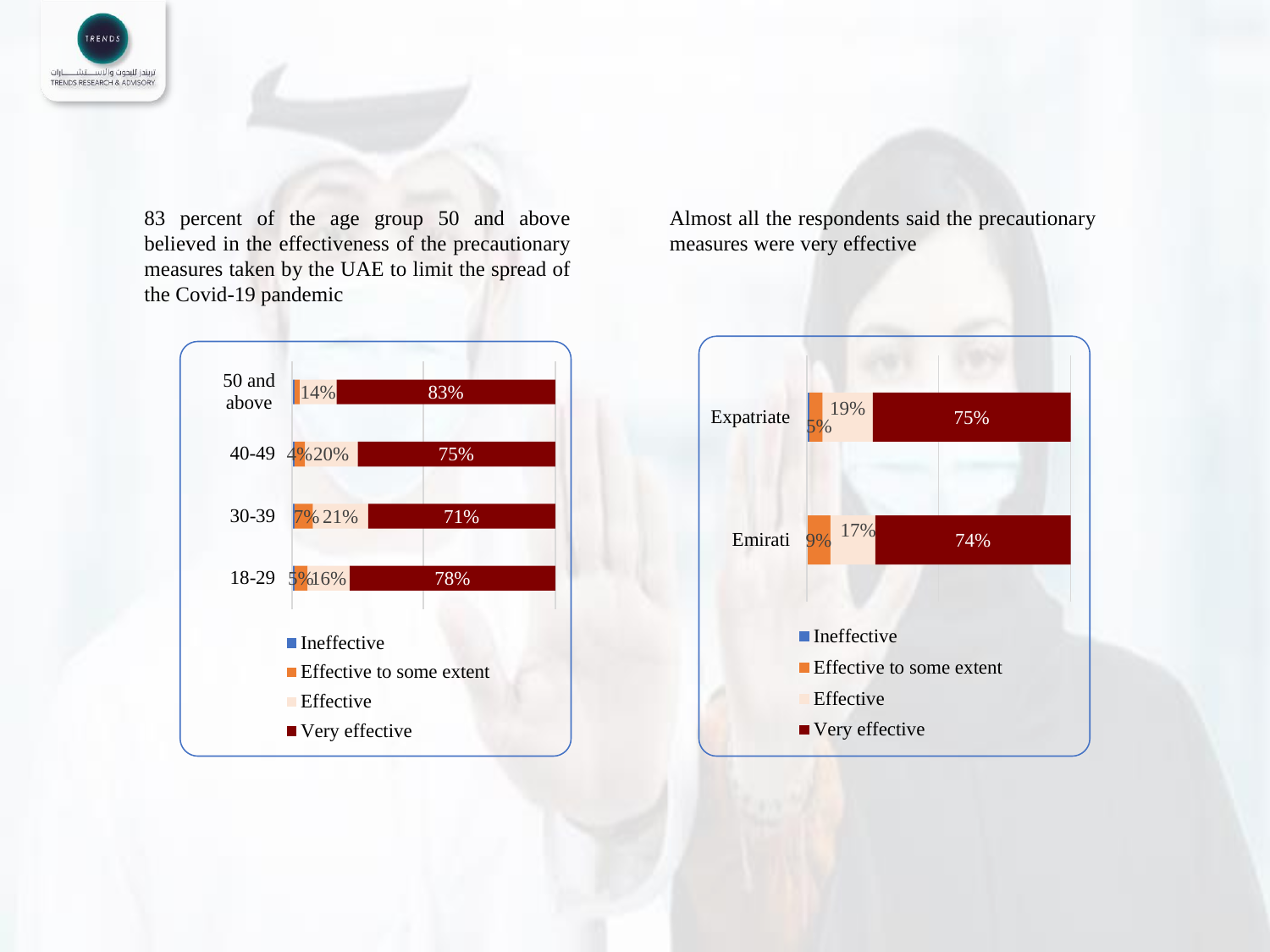

# **Performance of national sectors in dealing with Covid-19 pandemic**

53 percent of males said the performance of national sectors in dealing with the Covid-19 pandemic was excellent, compared to 22 percent of males who said the same



84 percent of the respondents thought that the performance of national sectors in dealing with the Covid-19 pandemic was excellent

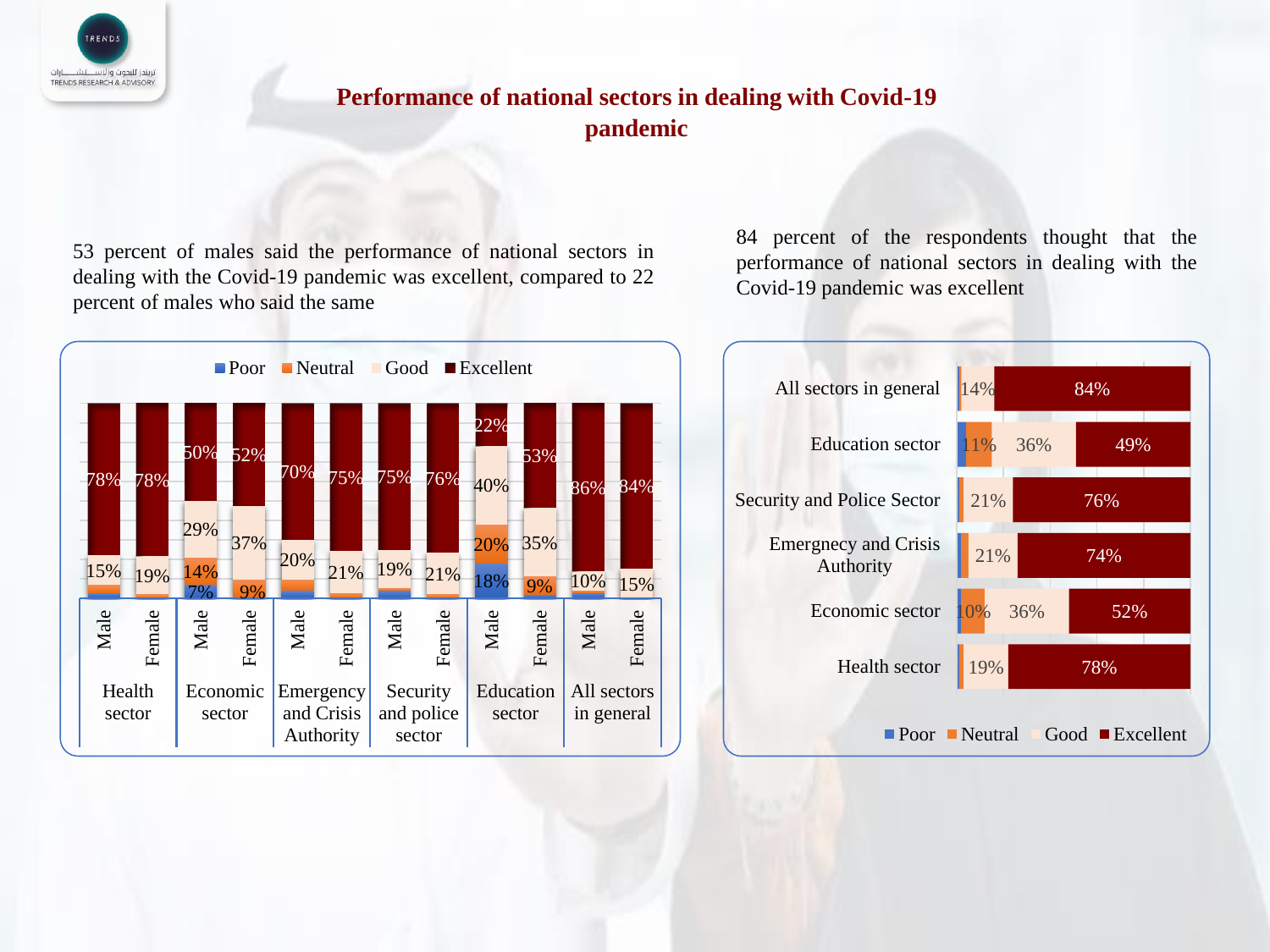

More than 80 percent of all age groups said the performance of national sectors in dealing with the Covid-19 was excellent

51 percent of the expatriates said the performance of national sectors in dealing with the Covid-19 pandemic was excellent, compared to 28 percent of Emiratis who believed so

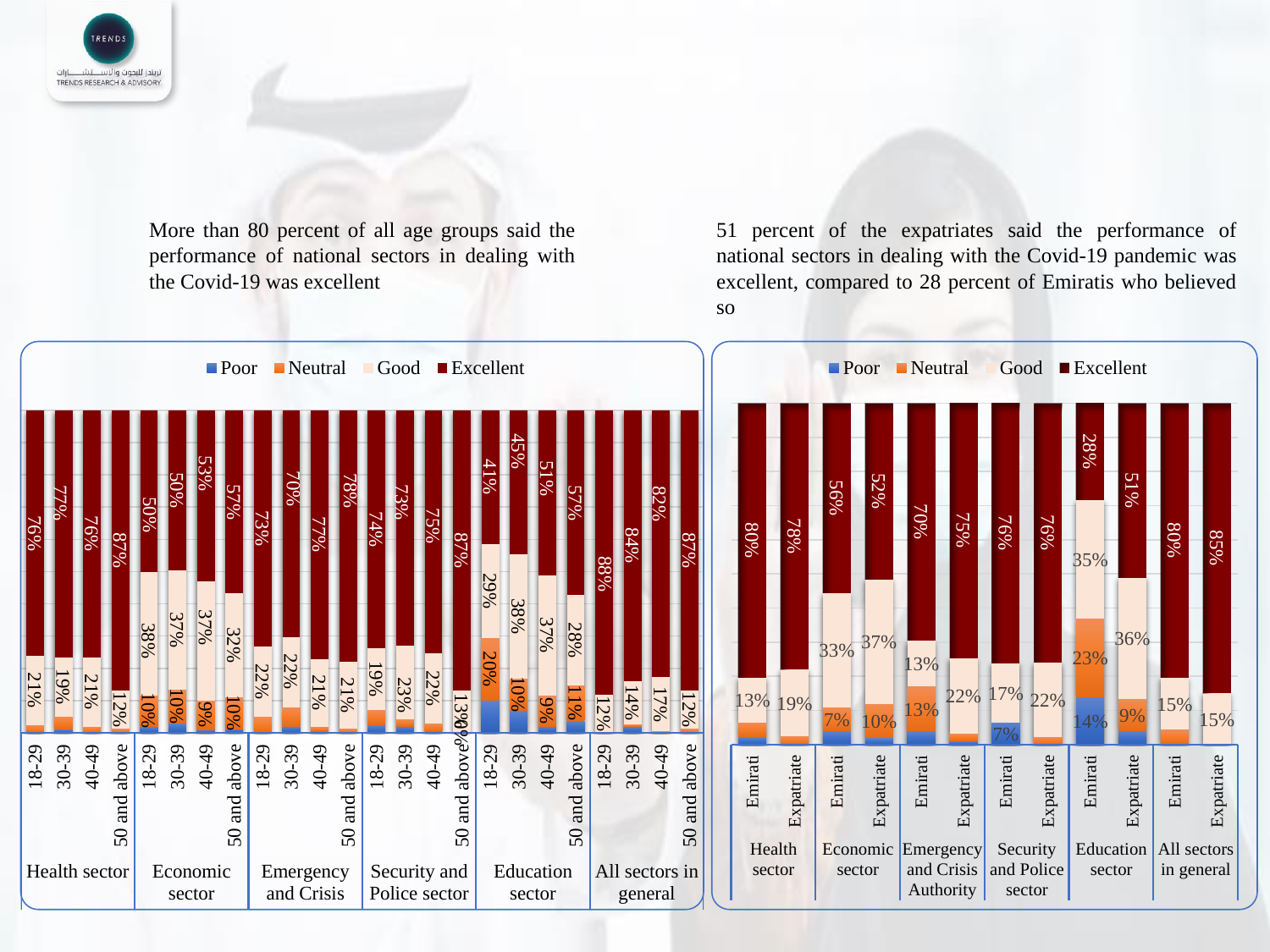

# **Have you received a Covid-19 vaccine?**

95 percent of females and 93 percent of males have received a Covid-19 vaccine





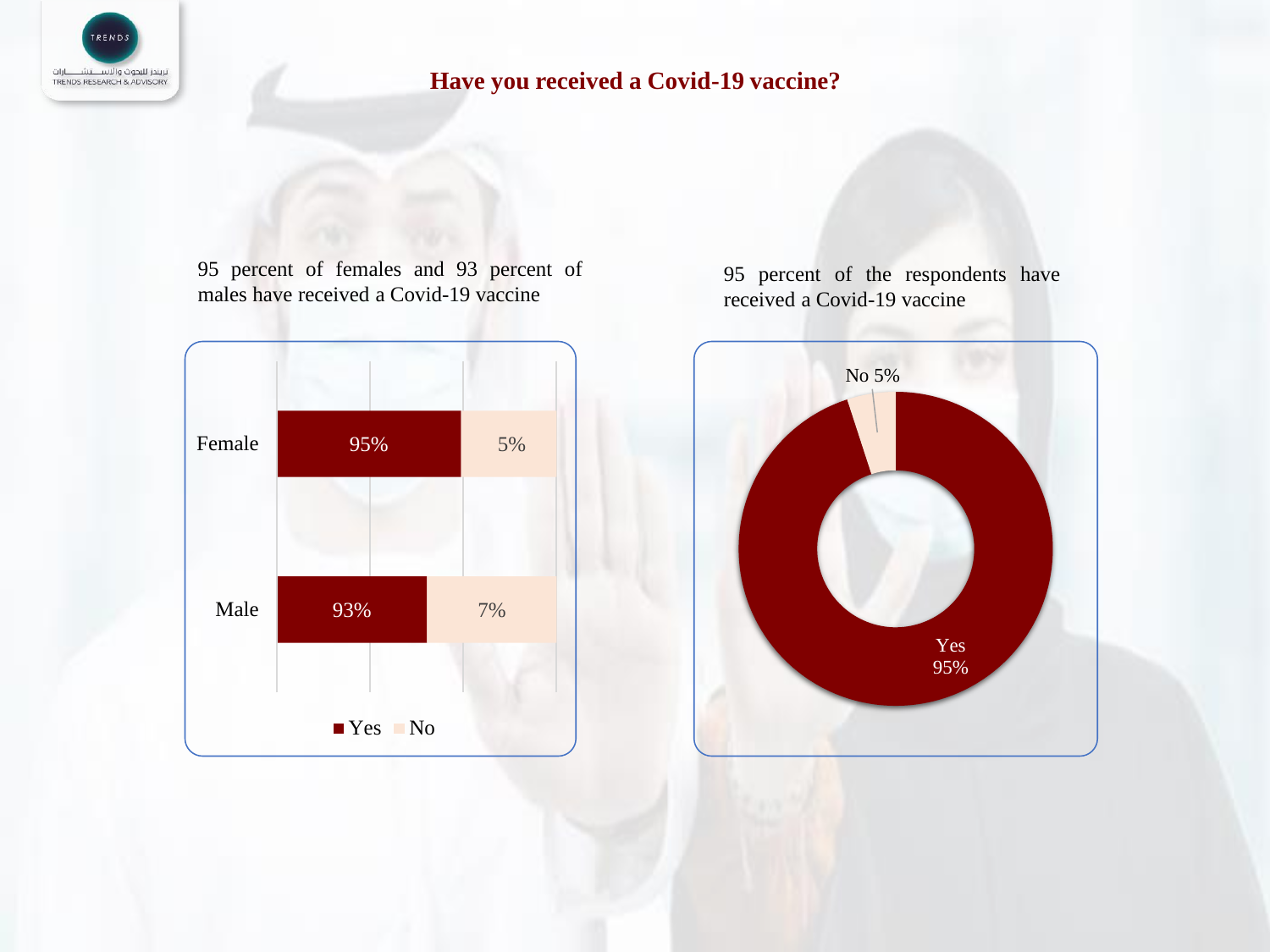

88 percent of the age group 18-29 have received a Covid-19 vaccine



95 percent of the expatriates and 87 percent of the Emiratis have received a Covid-19 vaccine

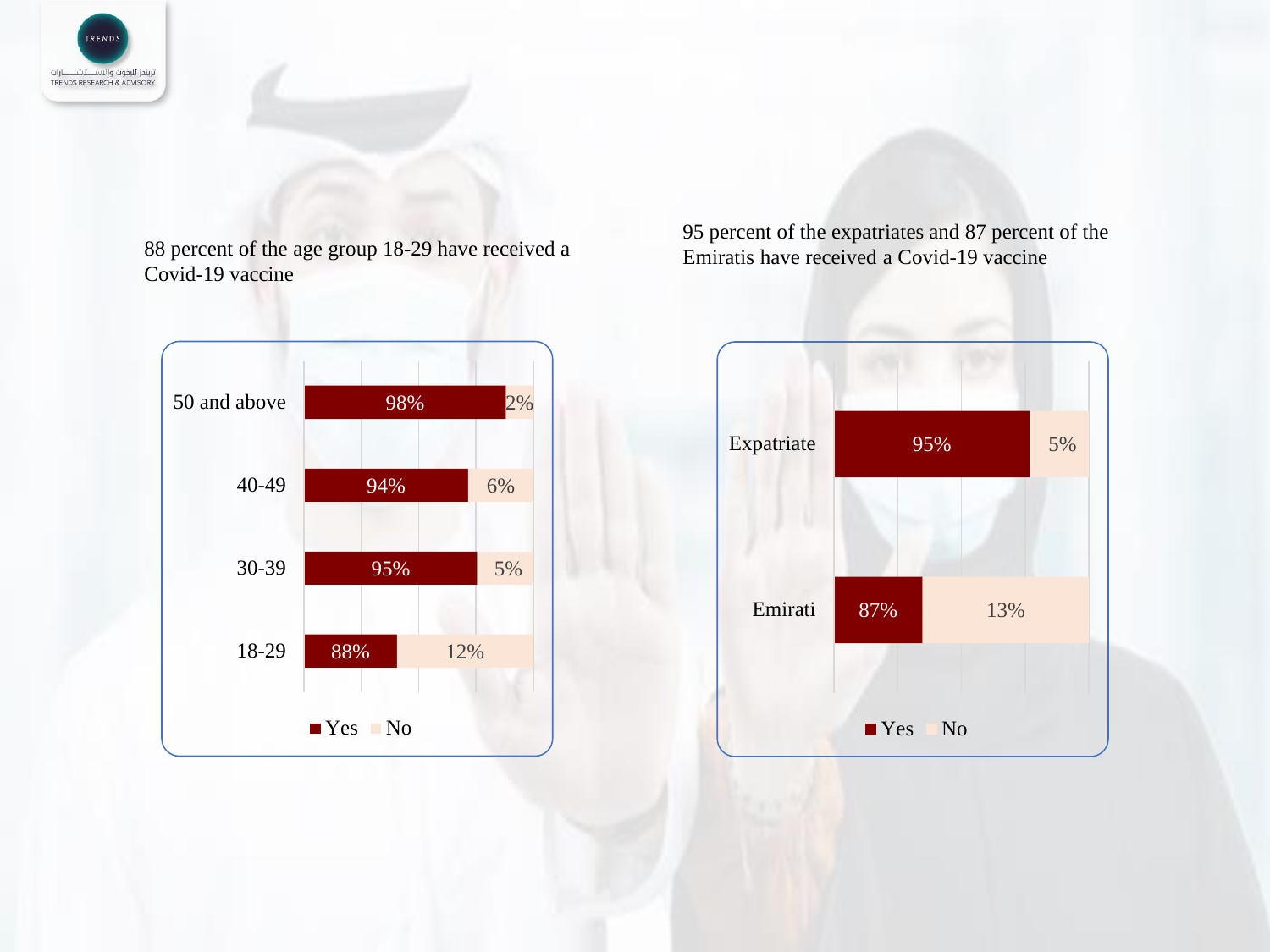

## **Effectiveness of Covid-19 vaccine in general**

67 percent of females and 49 percent of males said the Covid-19 were effective



64 percent of the respondents said the Covid-19 vaccines were effective

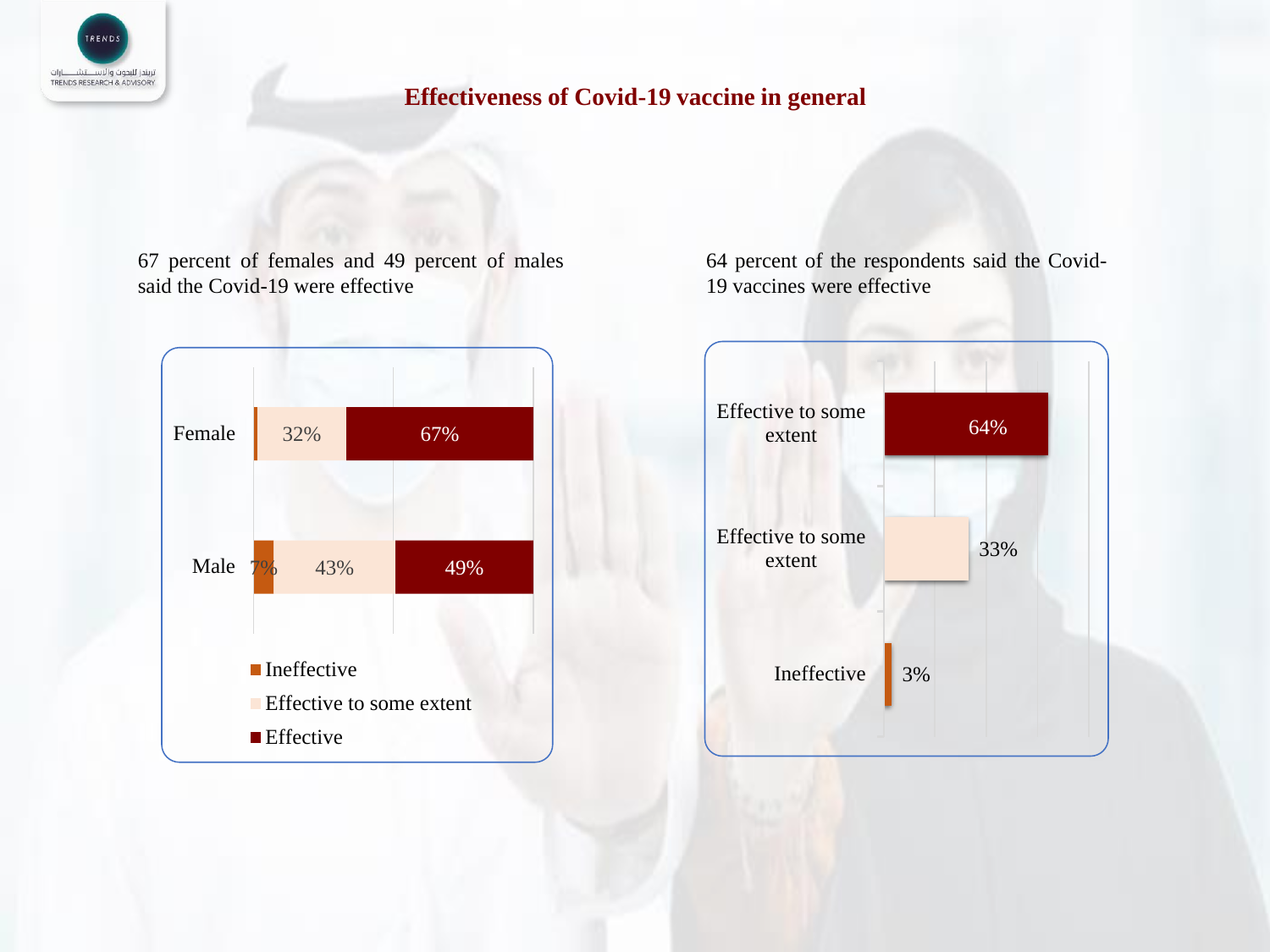

60 percent of all age groups agreed that the Covid-19 vaccines were effective



65 percent of the expatriates in the UAE said the Covid-19 vaccines were effective

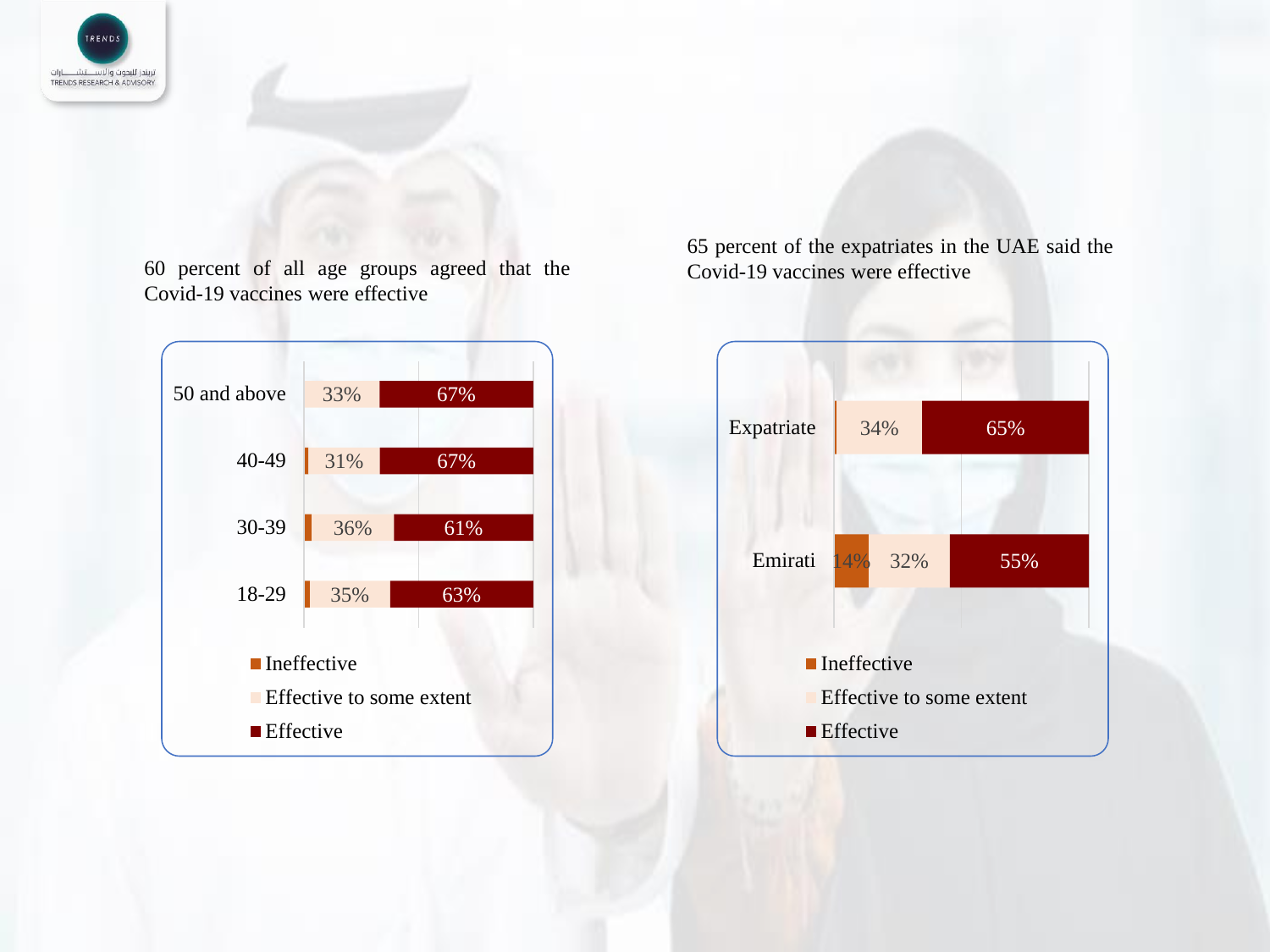

# **Support for the emergency use of the Covid-19 vaccine for children aged 3-17**

65 percent of females and 61 percent of males supported the emergency use of the Covid-19 vaccine children aged 3-17



60 percent of the respondent supported the emergency use of the Covid-19 vaccine for children aged 3-17

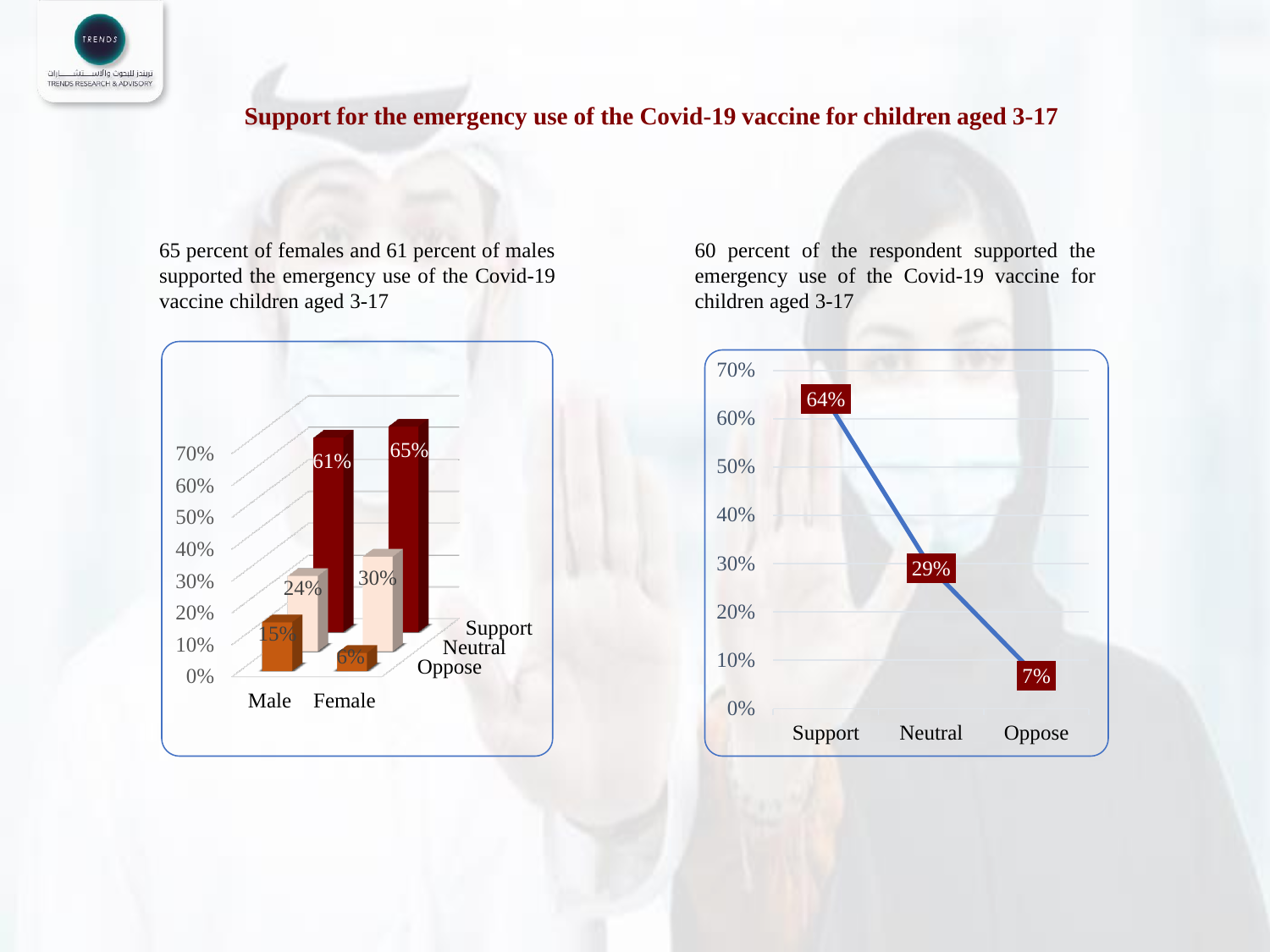

69 percent of the age group 50 and above supported the emergency use of the Covid-19 for children aged 3-17



64 percent of the expatriates and 61 percent of the Emiratis said they support the emergency use of the Covid-19 vaccine for children aged 3-17

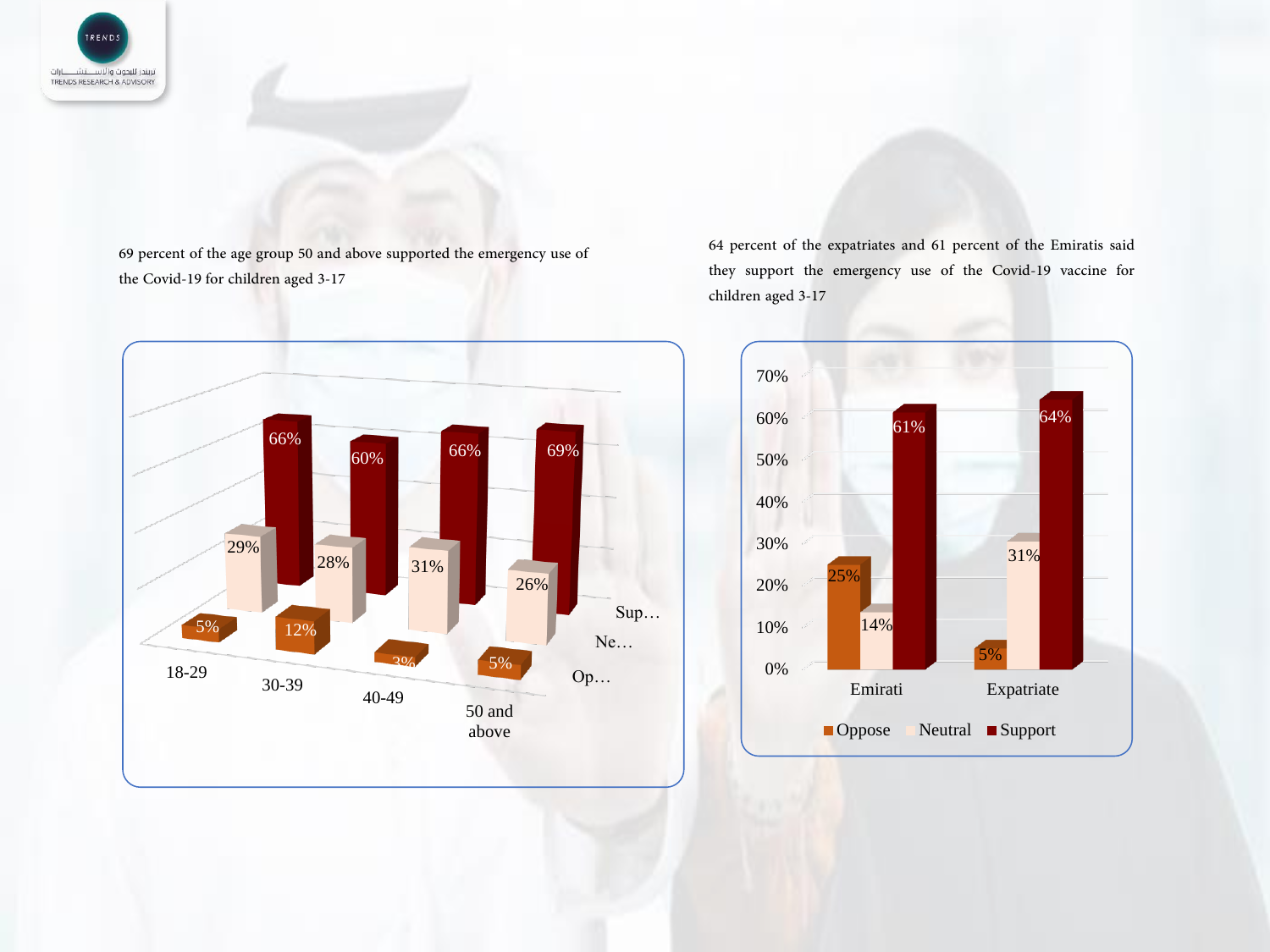

# **Have you vaccinated any member of your family who is in the age group 3-17?**

55 percent of females and 35 percent of males have vaccinated a member of their families who is in the age group 3-17



52 percent of the respondents have vaccinated a member of their families who is in the age group 3-17